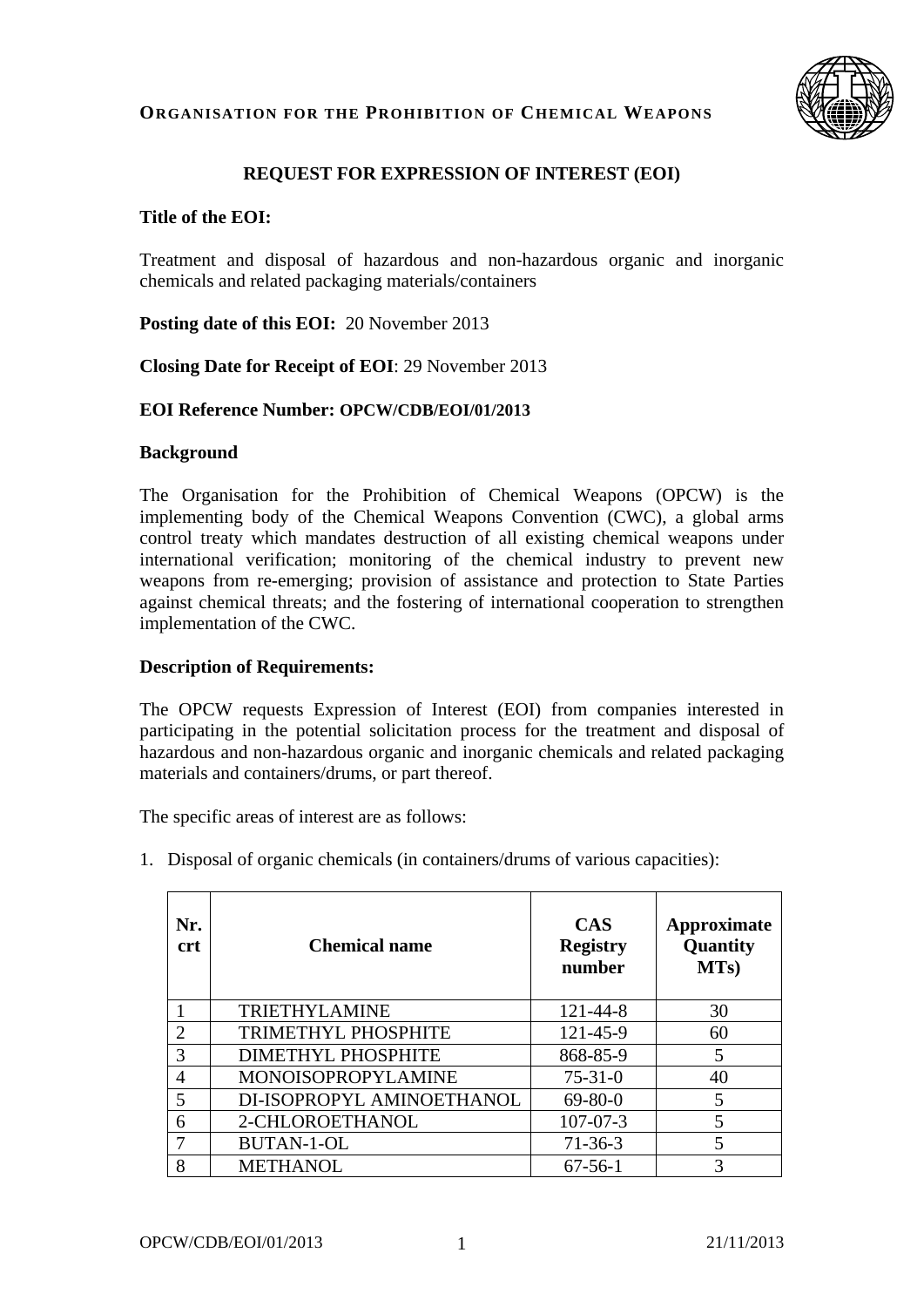

| 9  | PROPAN-2-OL               | $67 - 63 - 0$ | 120 |
|----|---------------------------|---------------|-----|
| 10 | <b>HEXAMINE</b>           | $100-97-0$    | 80  |
| 11 | SODIUM-O-ETHYL METHYL     | 22307-81-9    | 130 |
|    | <b>PHOSPHONOTHIONATE</b>  |               |     |
| 12 | N (2-CHLOROETHYL)-N-      | $96 - 79 - 7$ | 40  |
|    | ISOPROPYL PROPAN 2 AMINE  |               |     |
|    | (SALT)                    |               |     |
| 13 | N (2-CHLOROETHYL)-N-      | $96 - 79 - 7$ | 90  |
|    | ISOPROPYL PROPAN 2 AMINE  |               |     |
|    | (SOLUTION 23-64%)         |               |     |
| 14 | N (2-CHLOROETHYL)-N-ETHYL | 13105-93-6    | 25  |
|    | PROPAN 2 AMINE (SOLUTION  |               |     |
|    | $23-64%$                  |               |     |

## 2. Disposal of inorganic chemicals

| Nr.<br>crt | <b>Chemical name</b>     | <b>CAS Registry</b><br>number | Approximate<br>Quantity<br>MTs) |
|------------|--------------------------|-------------------------------|---------------------------------|
|            | <b>HYDROGEN FLUORIDE</b> | 7664-39-3                     | 60                              |
|            | PHOSPHORUS PENTASULFIDE  | 1314-80-3                     | 10                              |
|            | PHOSPHORUS TRICHLORIDE   | 7719-12-2                     | 30                              |
|            | PHOSPHORUS OXYCHLORIDE   | 10025-87-3                    | 15                              |
|            | <b>HYDROGEN CHLORIDE</b> | 7647-01-0                     |                                 |

- 3. Treatment/disposal of effluents with the following specifications (more detailed information regarding composition of the effluent will be provided at a later stage):
	- Low to moderate caloric value
	- Halogens content (Cl, F) up to 8%
	- pH values from 4 to 10

The effluent is expected to contain the following chemicals in approximate concentrations ranging between 3 and 20 percent by weight: thiodiglycol; methyl phosphonic acid; and o-ethyl methyl phosphonic acid. The effluent will likely be stored and transported in ISO portable tank containers.

The following table outlines the estimated effluent resulting from neutralisation operations that will need to be destroyed. Effluent will be fully characterised when generated.

| <b>Chemical</b>                                               | <b>Estimated Quantity of Effluent</b><br>(liters) |
|---------------------------------------------------------------|---------------------------------------------------|
| Fluorinated effluent                                          | 4,400,000                                         |
| Aqueous solution containing o-ethyl<br>methyl phosphonic acid | 1,200,000                                         |
| Sulfur containing effluent                                    | 300,000                                           |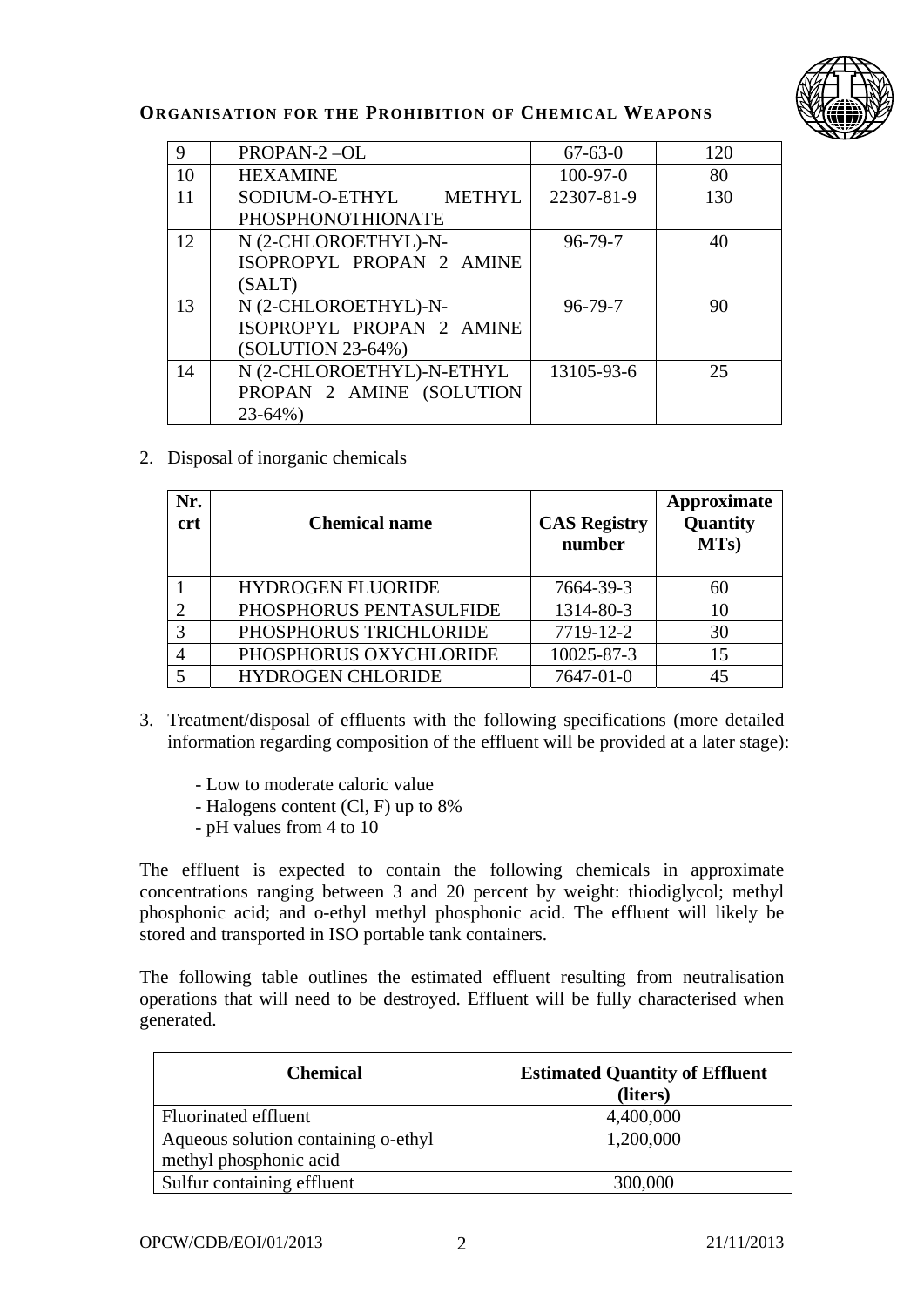

Aqueous solution containing chloro-amines 1,800,000

4. Disposal of packaging materials/empty containers/drums for the above-mentioned chemicals (around 4,000 containers, different capacities) as well as, amongst others, solid waste including personnel protective equipment, spill pillows, carbon filters, HEPA filters, rags and clean-up materials, and lab equipment.

## **Special Conditions and Additional Information**

The disposal operations should ensure a minimum 99.99 % destruction efficiency of organics in the case of incineration. In case of physico-chemical processes, the concentration of thiodiglycol; methyl phosphonic acid; and O-ethyl methyl phosphonic acid in the effluent should be below 0.1 percent by weight.

Disposal operations shall meet applicable international, national, and local regulations and requirements, with the objective of protecting the environment and the safety of people.

Any company interested in conducting the treatment/disposal of the above detailed chemicals, packaging materials and solid waste should have valid operational and environmental permits and be designed and have relevant expertise in the areas of hazardous waste treatment and the disposal of hazardous organic and inorganic chemicals and solid waste through appropriate and proven technologies, including incineration, neutralisation or bioremediation.

Any company interested in conducting the disposal operations for organic and inorganic chemicals listed under 1 and 2 above shall be able to receive such chemicals in February 2014 and shall complete operations by 30 June 2014.

Any company interested in conducting the disposal operations for the effluent listed under 3 above shall be able to receive the effluent in February 2014 and shall complete operations by 31 December 2014.

All chemicals including the effluent will be packed in appropriate containers, meeting international transportation standards, and transported to the port closest to the facility. The receiving treatment/disposal facility will perform all off loading, transportation from the port to the facility, and handle any waste generated during disposal operations in accordance with its health and safety plan.

The receipt of subject chemicals and effluent to the facility and its consumption will be fully reported to the Technical Secretariat of the OPCW, and inspection teams of the OPCW will verify reported information on such receipt and consumption. In this regard, necessary verification measures meant to ensure the accountability of chemicals received and disposed of will have to be agreed. These may include but are not limited to: access of OPCW inspectors, subject to safety requirements, to agreed upon areas; the ability to confirm the receipt of chemicals and their destruction through physical access and/or by reviewing video recording; access to, as applicable, relevant operational records, process data, weighing data, and or video recordings of specific activities in relation to the disposal of the subject chemicals only.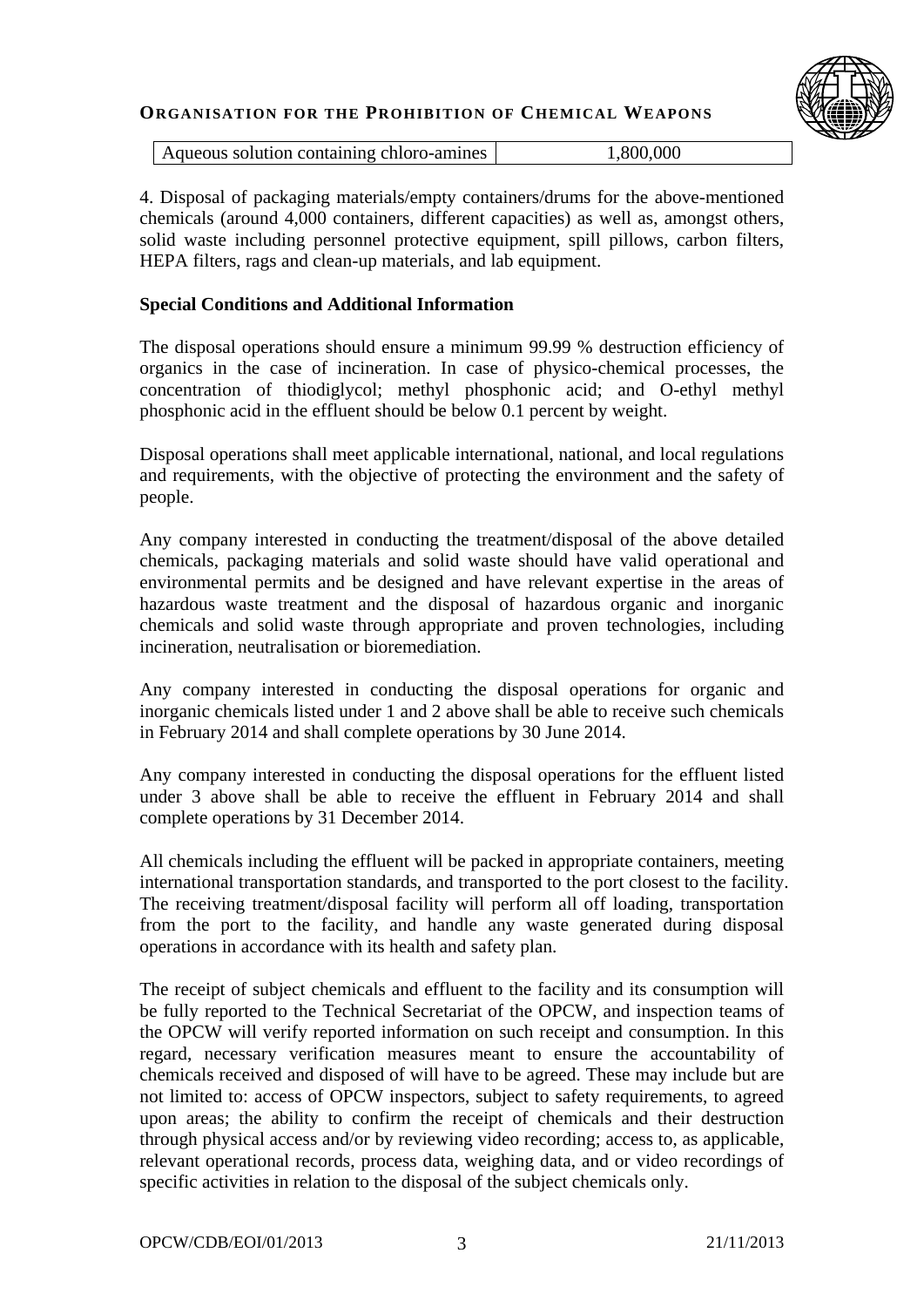

Interested companies should submit their EOI, by using the attached Supplier Response Form, including the following information:

- brief presentation of the company including number of staff, turnover, years in business;
- reference list demonstrating qualifications for participating in the possible solicitation process;
- method of disposal and the list of chemicals the disposal of which could be undertaken by the company;
- other requirements, if any:
- contact information (full name and address, country, telephone and fax numbers, e-mail address, website and contact person)

The EOI and accompanying documents must be received by the OPCW no later than **29 November 2013**. No further details of the potential solicitation will be made available to the companies prior to issuance of the solicitation documents.

EOI can be sent by e-mail or fax to the contact person below. Please indicate **Ref. No.: OPCW/CDB/EOI/01/2013** on all submissions*.*

Address EOI response by fax or e-mail for the Attention of: Acting Head, Procurement section Fax Number: 0031 70 416 3132 E-mail Addresses: [Eunice.bepura@opcw.org](mailto:Eunice.bepura@opcw.org) **and** procurement@opcw.org Reference Code: **OPCW/CDB/EOI/01/2013**

This request for EOI does not constitute an invitation to bid.. OPCW reserves the right to change or cancel the requirement at any time during the EOI and/or bidding process. OPCW also reserves the right to require compliance with additional terms and conditions. Submitting a reply to a request for EOI does not automatically guarantee receipt of the bidding documents. Any future bidding process will be governed by the regulations and rules of the OPCW and the issuance of any subsequent contractual agreement will be in accordance with the terms and conditions of the OPCW.